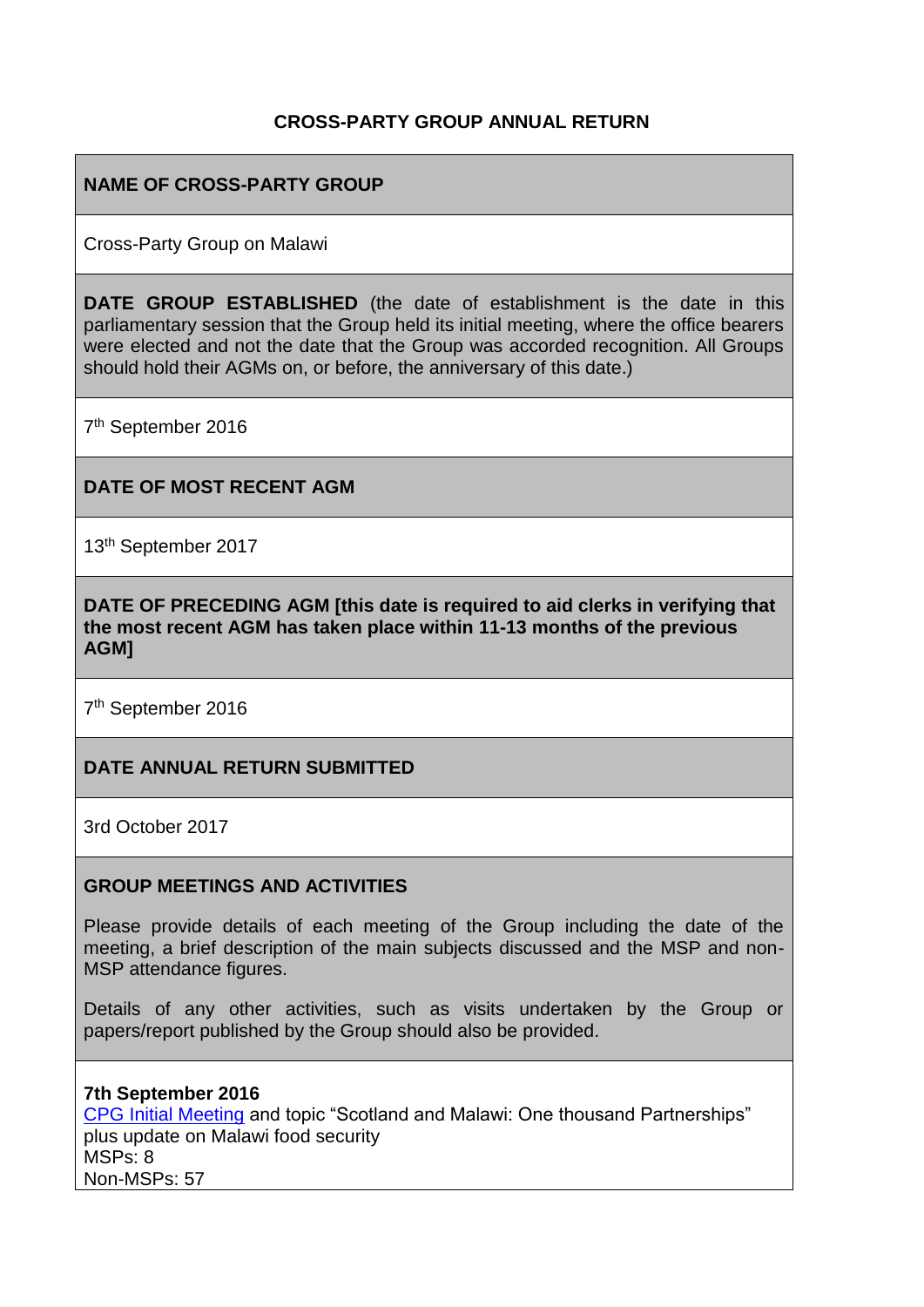**23rd November 2016** [Scotland-Malawi Faith-based Links](https://www.scotland-malawipartnership.org/news-events/past-events/cross-party-group-on-malawi11/) MSPs: 8 Non-MSPs: 52

**29th March 2017**

[Supporting Economic Development in Malawi](https://www.scotland-malawipartnership.org/news-events/past-events/cpg-on-malawi-29th-march-2017/) MSPs: 9 Non-MSPs: 29

**10th May 2017** [LGBTIQ Rights in Malawi](https://www.scotland-malawipartnership.org/news-events/past-events/cpg/) MSPs: 5 Non-MSPs: 22

## **MSP MEMBERS OF THE GROUP**

Please provide names and party designation of all MSP members of the Group.

- 1. Liam McArthur MSP (Lib Dems)
- 2. Alexander Stewart MSP (Cons)
- 3. Elaine Smith MSP (Lab)
- 4. Christina McKelvie MSP (SNP)
- 5. Patrick Harvie MSP (Greens)
- 6. Stuart McMillan MSP (SNP)
- 7. Alex Cole-Hamilton MSP (Lib Dems)
- 8. Linda Fabiani MSP (SNP)
- 9. Ruth Maguire MSP (SNP)
- 10. Clare Haughey MSP (SNP)
- 11. Kenneth Gibson MSP (SNP)
- 12. Neil Findlay MSP (Lab)
- 13. Murdo Fraser MSP (Cons)
- 14. Alex Neil MSP (SNP)
- 15. Colin Beattie MSP (SNP)
- 16. Jackie Baillie MSP (Lab)
- 17. Rhoda Grant MSP (Lab)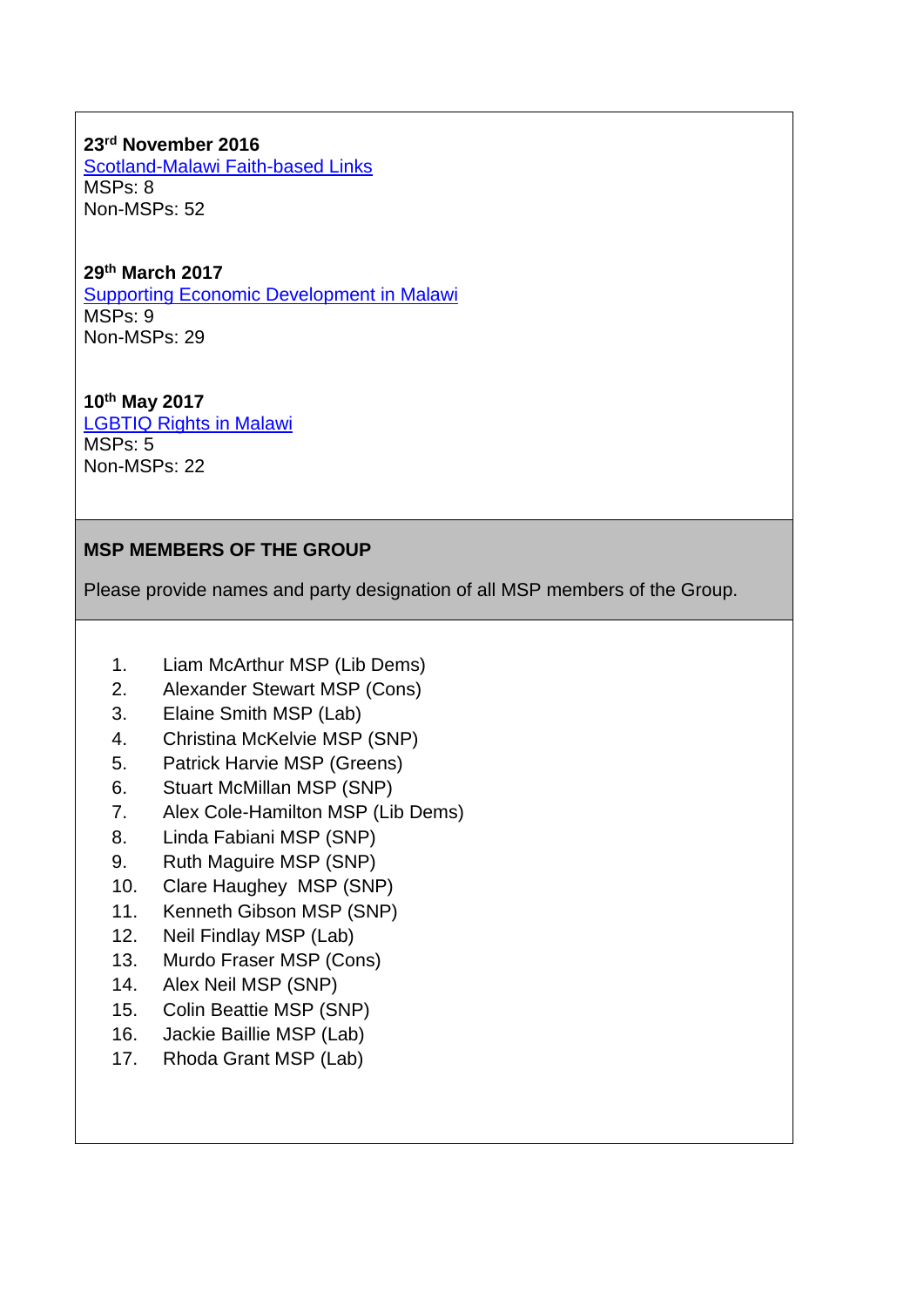# **NON-MSP MEMBERS OF THE GROUP**

For organisational members please provide only the name of the organisation, it is not necessary to provide the name(s) of individuals who may represent the organisation at meetings of the Group.

| Individuals | Katie Allan            |
|-------------|------------------------|
|             | <b>Anthony Andrew</b>  |
|             | Jim Atken              |
|             | Enock Bamusi           |
|             | <b>Caroline Beck</b>   |
|             | Sandra Black           |
|             | Anna Boni              |
|             | <b>Stuart Brown</b>    |
|             | <b>Colin Cameron</b>   |
|             | Patrick Carrigan       |
|             | Douglas Clarke         |
|             | <b>Robert Cleghorn</b> |
|             | Daniel Cosgrove        |
|             | <b>Hatty Cumber</b>    |
|             | <b>Ashley Douglas</b>  |
|             | Moira Dunworth         |
|             | <b>Brian Ferguson</b>  |
|             | <b>Carol Finlay</b>    |
|             | <b>Claire Footit</b>   |
|             | Jane Forster           |
|             | Dr. Lore Gallastegi    |
|             | <b>Bob Garrow</b>      |
|             | Dermot Gorman          |
|             | <b>Maureen Gowans</b>  |
|             | <b>Nigel Harper</b>    |
|             | Eileen Henderson       |
|             | Lucy Hensher           |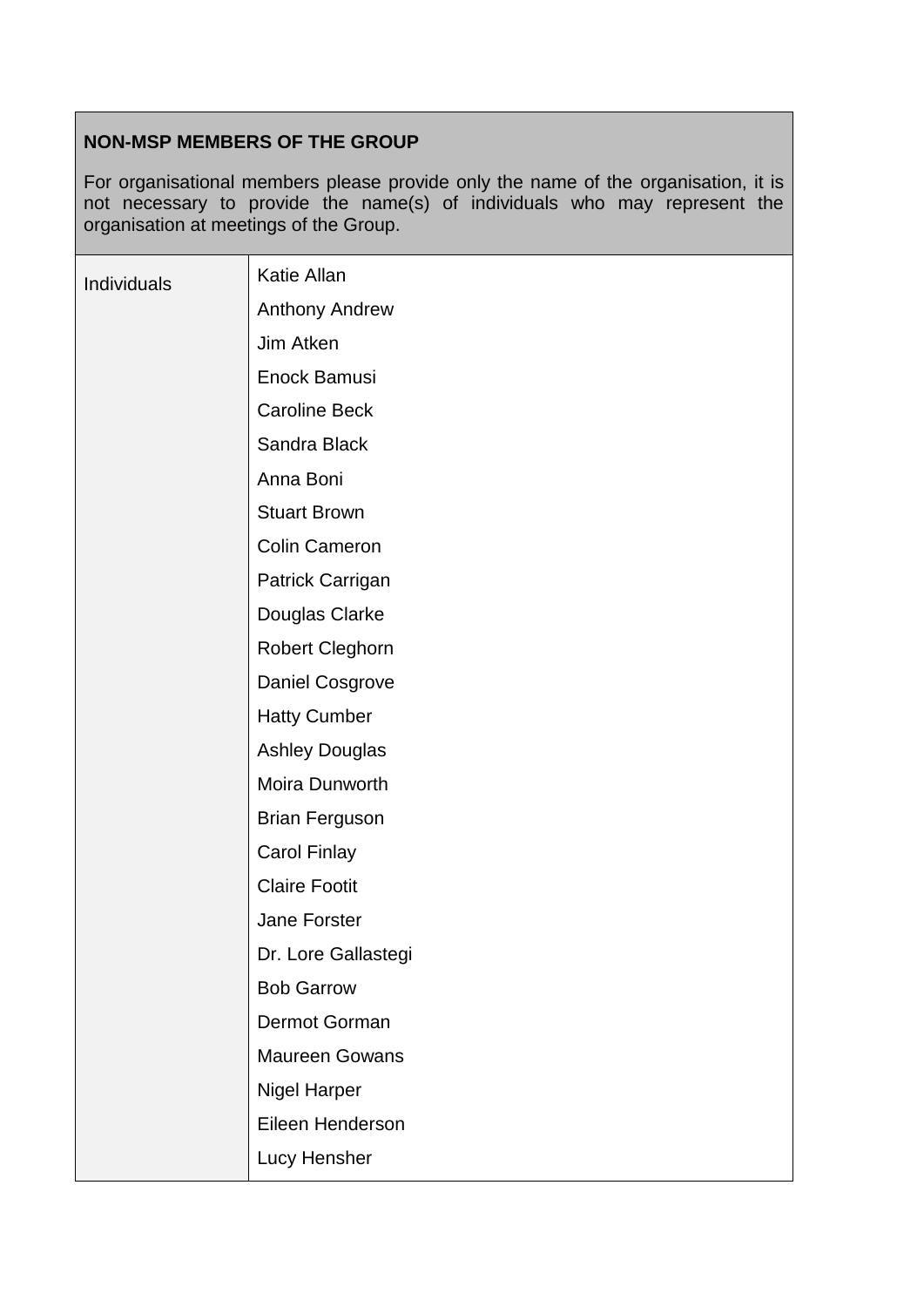|               | Paul Johnson                        |
|---------------|-------------------------------------|
|               | Webster Kameme                      |
|               | Andy Kerr                           |
|               | David Knox                          |
|               | Crispin Longden                     |
|               | <b>Hazel MacIver</b>                |
|               | <b>Mitchell Manson</b>              |
|               | Grace Manyika                       |
|               | Angus McLeod                        |
|               | Alison O'Connell                    |
|               | Siobhan O'Connor                    |
|               | David Osborne                       |
|               | Joyce Phiri                         |
|               | <b>Cat Rawlinson-Watkins</b>        |
|               | <b>Francesca Roberts</b>            |
|               | Denis Robson                        |
|               | <b>David Somervell</b>              |
|               | <b>Alison Steele</b>                |
|               | <b>Peter West</b>                   |
|               | Amy Westerndarp                     |
|               | <b>Ben Wilson</b>                   |
|               | Adah Younger                        |
| Organisations | Celsius Jompy                       |
|               | <b>CBM UK</b>                       |
|               | Celsius Jompy                       |
|               | Church of Scotland                  |
|               | Edinburgh Malawi Cancer Partnership |
|               | <b>Edinburgh Napier University</b>  |
|               | <b>Education Scotland</b>           |
|               | <b>EMMS</b> International           |
|               | Footit by Design                    |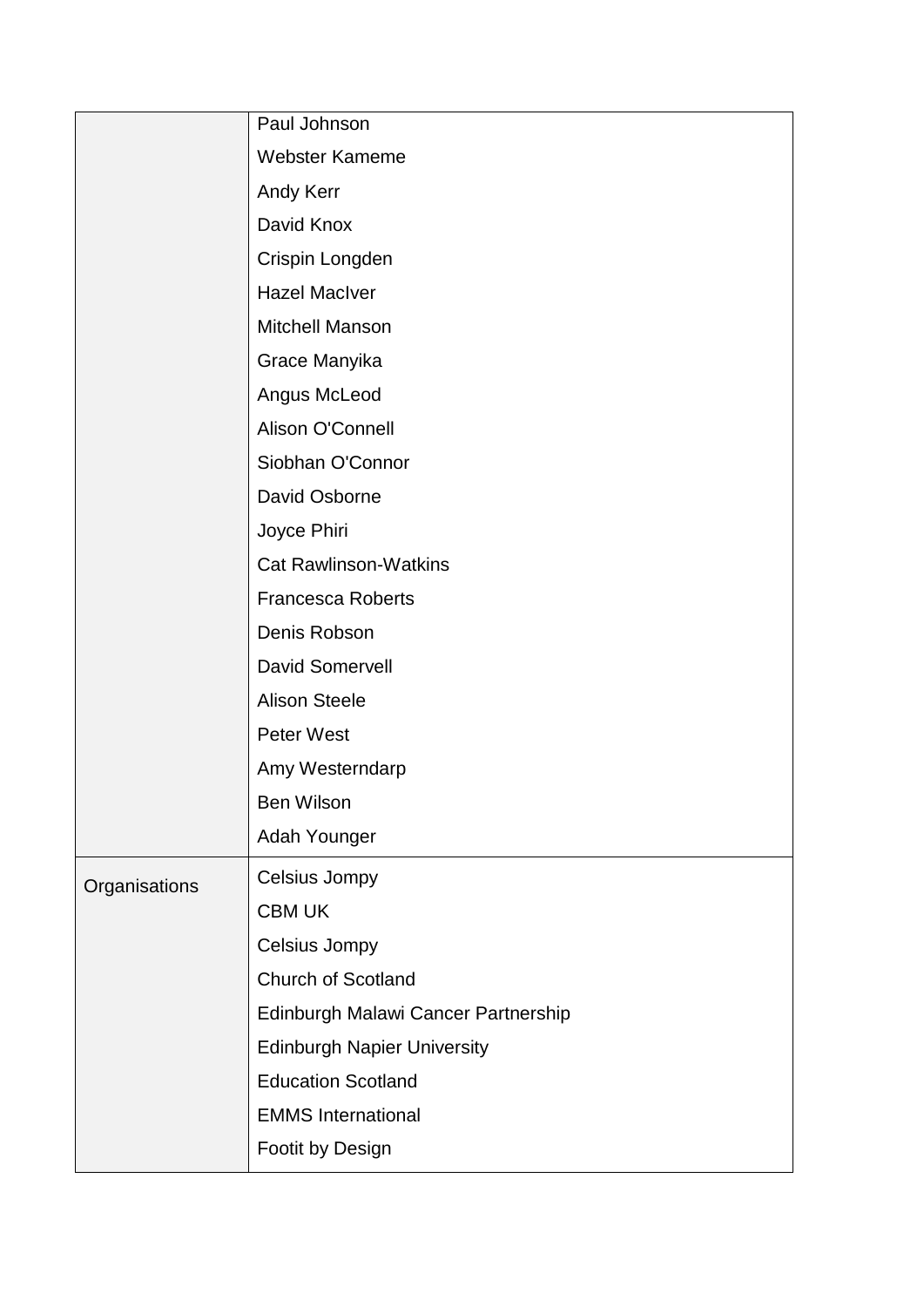| Friends of Mulanje Orphans (FOMO)        |
|------------------------------------------|
| <b>GALVmed</b>                           |
| <b>Hon Consul Malawi</b>                 |
| Leprosy at Utale Village                 |
| <b>Link Community Development</b>        |
| <b>Mamie Martin Fund</b>                 |
| <b>Open University Scotland</b>          |
| R.S. Garrow Ltd                          |
| <b>RCS Edinburgh</b>                     |
| Scotland Malawi Partnership              |
| <b>Scottish Community Climate Action</b> |
| <b>Sense Scotland</b>                    |
| <b>St Andrews University</b>             |
| <b>Strathclyde University</b>            |
| <b>Tear Fund</b>                         |
| The Global Concerns Trust                |
| <b>Turing Trust</b>                      |
| <b>UNICEF</b>                            |
| University of Glasgow                    |

# **GROUP OFFICE BEARERS**

Please provide names for all office bearers. The minimum requirement is that two of the office bearers are MSPs and one of these is Convener – beyond this it is a matter for the Group to decide upon the office bearers it wishes to have. It is permissible to have more than one individual elected to each office, for example, coconveners or multiple deputy conveners.

| Convener               | Liam McArthur MSP (Lib Dems),                                 |
|------------------------|---------------------------------------------------------------|
|                        | Alexander Stewart MSP (Cons),                                 |
|                        | Claire Haughey (SNP)                                          |
| <b>Deputy Convener</b> | Patrick Harvie MSP (Greens),<br>Christina McKelvie MSP (SNP), |